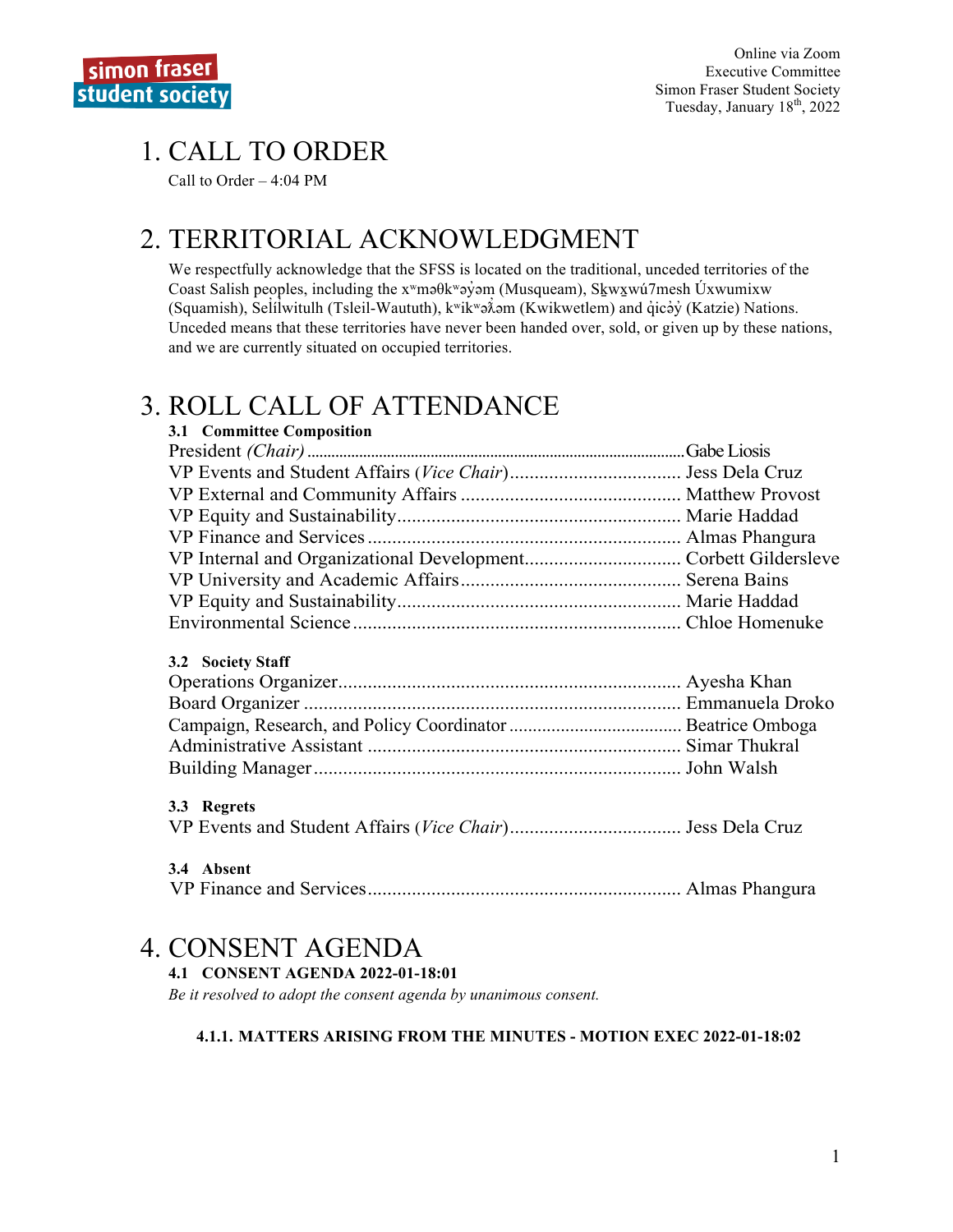

*Be it resolved to receive and file the following minutes:*

- EXEC 2021-12-13
- EXEC 2021-12-21
- EXEC 2021-12-28
- EXEC 2022-01-04

#### **4.1.2. RATIFICATION OF REGRETS FROM VP EVENTS & STUDENT AFFAIRS-MOTION EXEC 2022-01-18:03**

*Be it resolved to ratify regrets for Jess Dela Cruz due to a medical appointment conflict*

## 5. ADOPTION OF THE AGENDA

#### **5.1. MOTION EXEC 2022-01-18:04 Matthew/Serena**

*Be it resolved to adopt the agenda as presented.* **CARRIED AS AMENDED BY UNANIMOUS CONSENT**

- Remove 4.1.3 from the agenda.
- Remove item 6.1 from the agenda.

## 6. PRESENTATION

#### **6.1. Return to In-Person Classes, January 24th, 2022**

**SUBMITTED BY:** President (Chair) "Gabe Liosis"

**BLURB:** Gabe invited someone from SFU to join the Executive Committee to answer questions from Executive Officers and Councilors regarding the return to in-person learning beginning on January 24<sup>th</sup>, 2022.

## 7. REPORTS FROM COMMITTEES

#### **7.1. Report from Management**

**SUBMITTED BY:** President (Chair) "Gabe Liosis"

#### **Ella**

- The Burnaby Mountain Gondola project town hall is going to be this coming friday, the same day as the Covid-19 press conference, this is a collaborative project with the SFSS, GSS, and SFU.
- Ella followed up with SVSPO on the training for counselors for sexual violence training.
- We have two new admin assistants so getting them reoriented and learning how our operation works.
- Ella attended meetings with Corbett about planning the executive retreat and the council's summer retreat.
- Ella had been working on finishing up the one on one to review annual plans.

#### **Ayesha**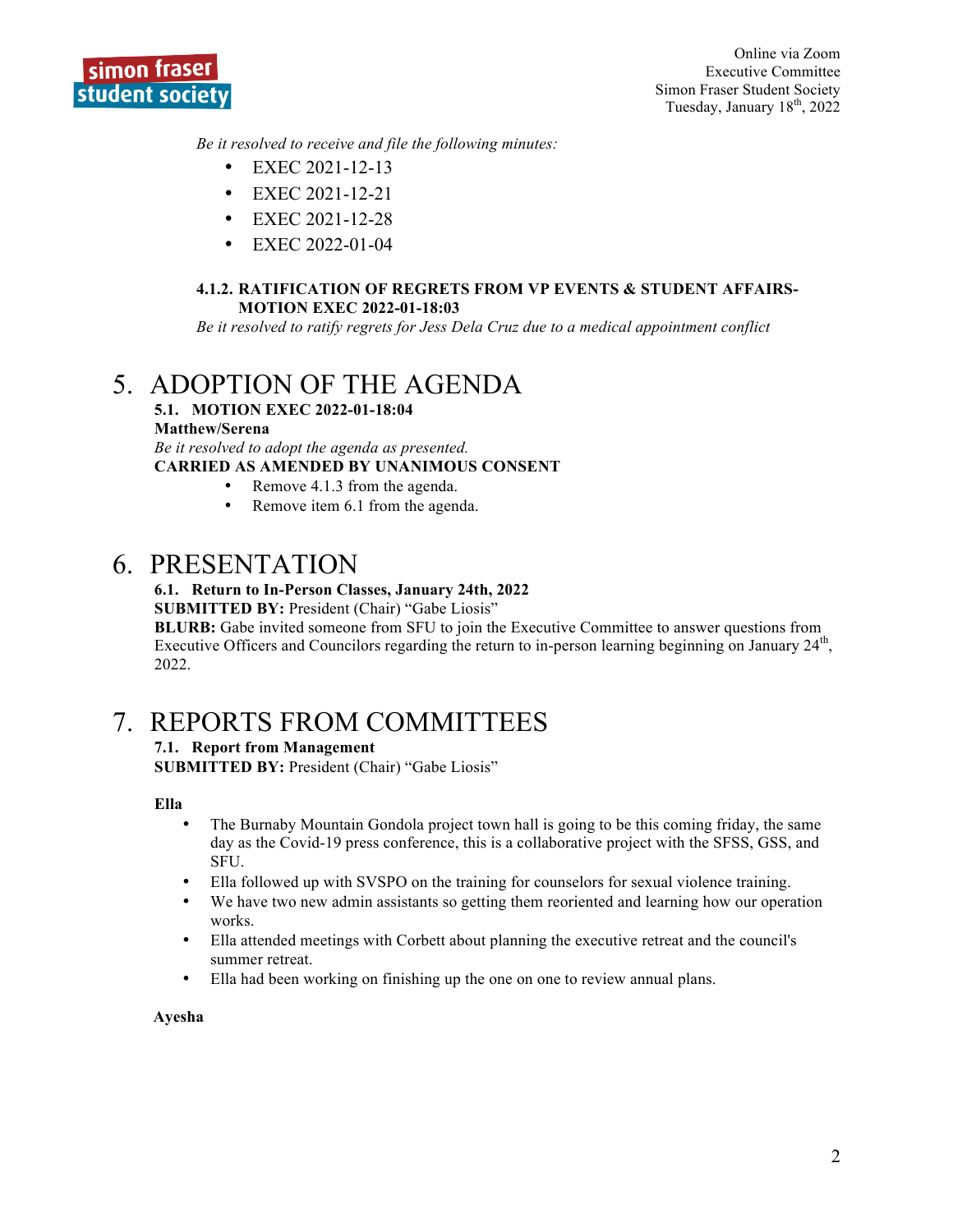

- Ayesha have a working conditions meeting next week to discuss a number of items. Some of them includes - looking for approval for all the job descriptions that were updated to reflect the governance changes at the society, how the reporting structure will be.
- In terms of staff check ins, Ayesha have procured some IT support, so they have one month rentals of laptops that have been delivered to the sub as of Monday afternoon. And, do have 12 staff signed up to receive those laptops. Ayesha did order backups so if any staff, who is in need of a backup laptop can reach to them.
- In terms of other staff items Ayesha have the probationary reviews that are ongoing.
- Successfully orient five new staff.
- Draft of the annual performance review for all staff is complete and ready for review from HRP.
- SLO incident report Had been working on the draft for the report so in the future it can be as a hand over document for other HLO's to look back on if anything happens.
- We do have approval now to look into hiring a six-month temporary position for a BSSCDA, and this is just to supplement and support the work of the BSSC coordinator, who still continues to remain international so once that job description is. is approved by SOCA it will go to HRP and it will go through its process, so it can be posted.
- Other hiring things that needed attention or updates is the accessibility assistant, the MSC generalist position, seeking some kind of a remedy for the research assistant, whether that's becoming a project or temporary position or permanent.
- In terms of Joint Health and Safety Committee we have been reviewing the public health orders and following them quite closely.
- The JHSC walkthrough did happen between the committee and John (our building manager) and in terms of that we will be reaching out to equity-seeking constituency groups to see how our Student Union Building closure and COVID 19 protocol will affect the membership and their needs and seeing how we can support them.
- And, for executive support Ayesha have been helping support the work of Jess and Dipti at creating a by-product career building series for all of our undergrad students. So, this will help bring in five career experts (past SFU Alumni) who are all by block and we will be offering the students a resume and cover letter building workshop like a networking workshop and interview skills building workshop so that will be that will happen over three months.
- And then, lastly, our COVID safety comms kit we continue to make adjustments to our COVID-19 safety plan, our comms kit will trigger to our social media and our website so all of our membership is aware of it.
- A Dev session will be held on January 26th titled intersection of Labor practices and it will be covering like abolitionists training and our Labor perspective.

#### **John**

• As discussed in the last meeting, we continue to address the outstanding deficiencies in the building over the Christmas period. Since we got back, we have had some heavy rain and due to the extreme weather conditions, it has created some more issues rather than resolve them. Some of the doors, have had minor aggressive or ingress water and due to it, we are seeing a lot more water communicate up to the level 5000 the south east.

So, in terms of adjusting the actual frame of the door itself is something we are working on.

• And, in terms of ins and blends just quick updates with them and again going back to the construction project like there was definitely an incorrect installation with one of their sinks in the blends unit, they have an area where they effectively wash their blenders, but they also have ice spot where they make blended drinks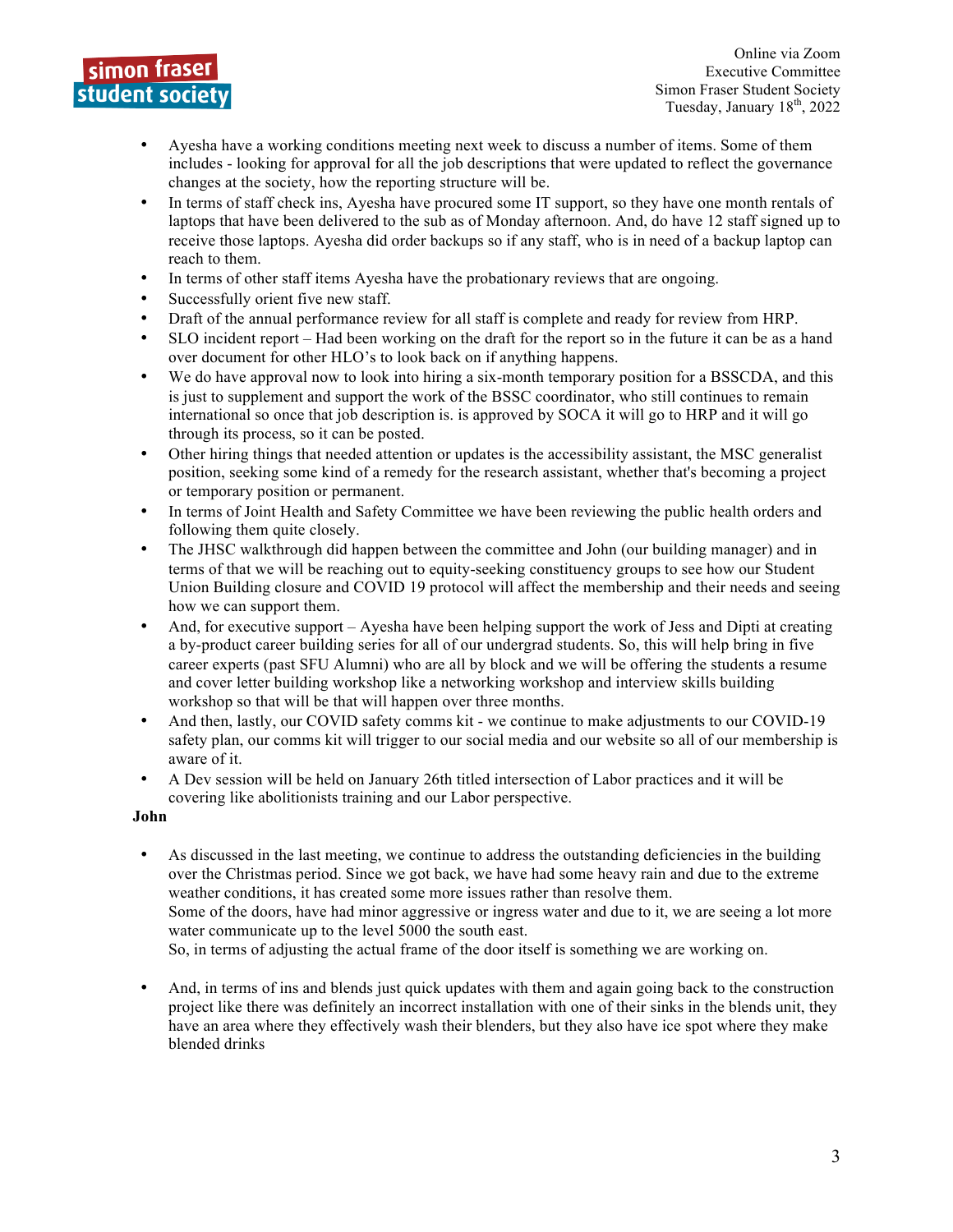

So, they use the incorrect pipework underneath there and they also didn't insulate that area, so there has been a lot of waste in the building and a lot of corrosion that opens up the pipe work there, so we actually had to rip it. And so we have gotten rid of the black iron that was in the location and replaced it with just plastic pipe wire which should be there for drainage. We have also put insulation around the actual sink and the tank itself to try and stop the compensation.

- The power cuts that we had in the building triggered a couple of issues It affected the way things operate on the key switches. They basically have a pre determined setting for open a pre determined setting for down. And, what we found out to the power coats was when we were bringing them down the limit, it was actually corrupted and the shorter itself was buckling down on top. So, it was effectively causing the shorter to go into alarm and malfunction to work and work out there. So we managed to get that addressed in the last two weeks as well, so they've all been serviced and they are back up and running to.
- And, we were looking at trying to source the furniture that was requested for the prayer room and just unfortunately with the way things are at the moment, the two units that were specified by the Multi faith prayer Center just aren't available anymore, I have been communicating with Rachael effectively. I don't think we are going to be able to find this and what they are is they're just two cabinets to be installed in the left hand side of the room you go in. So I have reached out directly to the Multi faith Center and asked could they just try and find an alternative. And, so Rachel actually got back saying that there's a new director that's just been hired for the Multi faith in there and hopefully sometime this week or next week they'll come and they'll view the space

and then they'll have a look at kind of the cabinets themselves and get back to us with some alternatives and we'll get them assembled and installed.

- Been a bit of work going into the covid safety plan as of Friday January 7th, we have to re-enact hours for the building. So, we got to go start off and get it out there, Other things to look for was the reduced capacity inside the building as well.
- And, we have also had the JHG inspections that he mentioned so that took place last week two and we've had two new building coordinators that have been on boarded. So kind of just making sure that they're well orientated and have a good idea of where everything is and doctrine set up with their shared drive access their keys SFU new accounts SFSS accounts all of that.
- And, last week we had to guide rails snapping the ball around for the automated blinds so they are under warranty so we've been pushing for a windy repair on those.
- And then, in terms of other projects, we have the L4000 board meeting room door so we're trying to take that down from access control and just put it on a key. So we can actually use that as a bookable space in the future so about 90% of that is done at the moment, but just in order to be totally compliant, we need to take the old wiring out.

#### **7.2. Report from Executive Officers**

**SUBMITTED BY:** President (Chair) "Gabe Liosis"

#### **Matthew**

• Working on the press conference that is happening on Friday and also the gondola town hall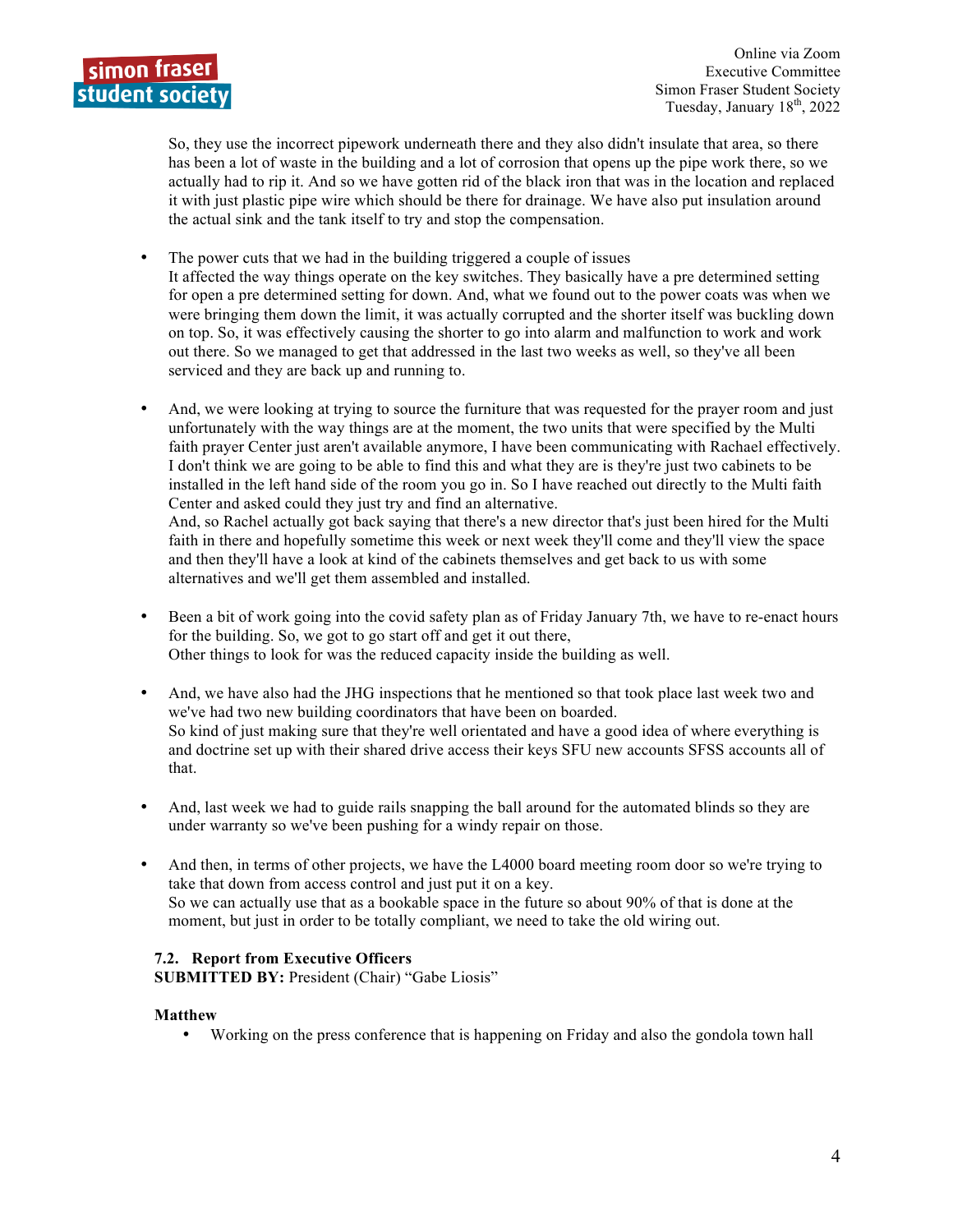

meeting that is also happening on Friday. Has been working on presentation slides and outlining the content.

- We are working with john (Building Manager) around the plaque for the ballroom.
- Support in regards to COVID-19, we have been working reviewing the jot forms in case, to sort out any needed miscommunications between constituency groups and sub tenants.
- We have also submitted an application that's going to be submitted to nominate SFSS and the Student Union Building for the Healthy Campus Community Award. I was working with Mark Mclaughlin, Jess. And, then John and Ella have been looped-in in regards to getting this application submitted that will be going out today.
- We have been working on wrapping up the flood donation funds for the Student Union building so we are talking with SFSS because they had leftover funds so a lot of it's just going to be a monetary donation to the first nation emergency services society and then. \$1,000 is going to go to BC West Coast pilots to help with gas and transportation, so that they can apply some more stuff out because that's what they were asking for and support.

#### **Marie**

• Has been working on collaborating between the GSS and TSU and SFSS to write a joint letter in response to return to in-person learning until appropriate measures are actually put in place to actually keep us safe one that's not being done, currently, especially considering how highly contagious the Omicron variant is.

#### **Corbett**

- Working on the election referenda work, making sure the notification went out.
- Trying to help shadowing Gabe on transitioning so attending various meetings.
- As President goes to including meeting with President Joe Johnson going to the joint operations group meetings. I'm also taking a lead on a few meetings when to fill in those chairs one chair could make it.
- Taking different projects specially the operational plan is something I have been working on, as part of the transition Presidents or presidential transition.

#### **7.3. Report from Hiring Committees**

**SUBMITTED BY:** President (Chair) "Gabe Liosis"

• Number of position coming up to fill – Jess interested MSC Generalist Hiring Committee. – Matt interested Women's center coordinator Hiring Committee. – Marie interested Black Student Support Center DA - Ayesha Research Assistant - Accessibility assistant – Serena Interested

### 8. NEW BUSINESS

**8.1. Appointing Acting President as Acting SLO and Acting LLO due to President Resignation - MOTION EXEC 2022-01-18:05**

**SUBMITTED BY: President (Chair) "Gabe Liosis"**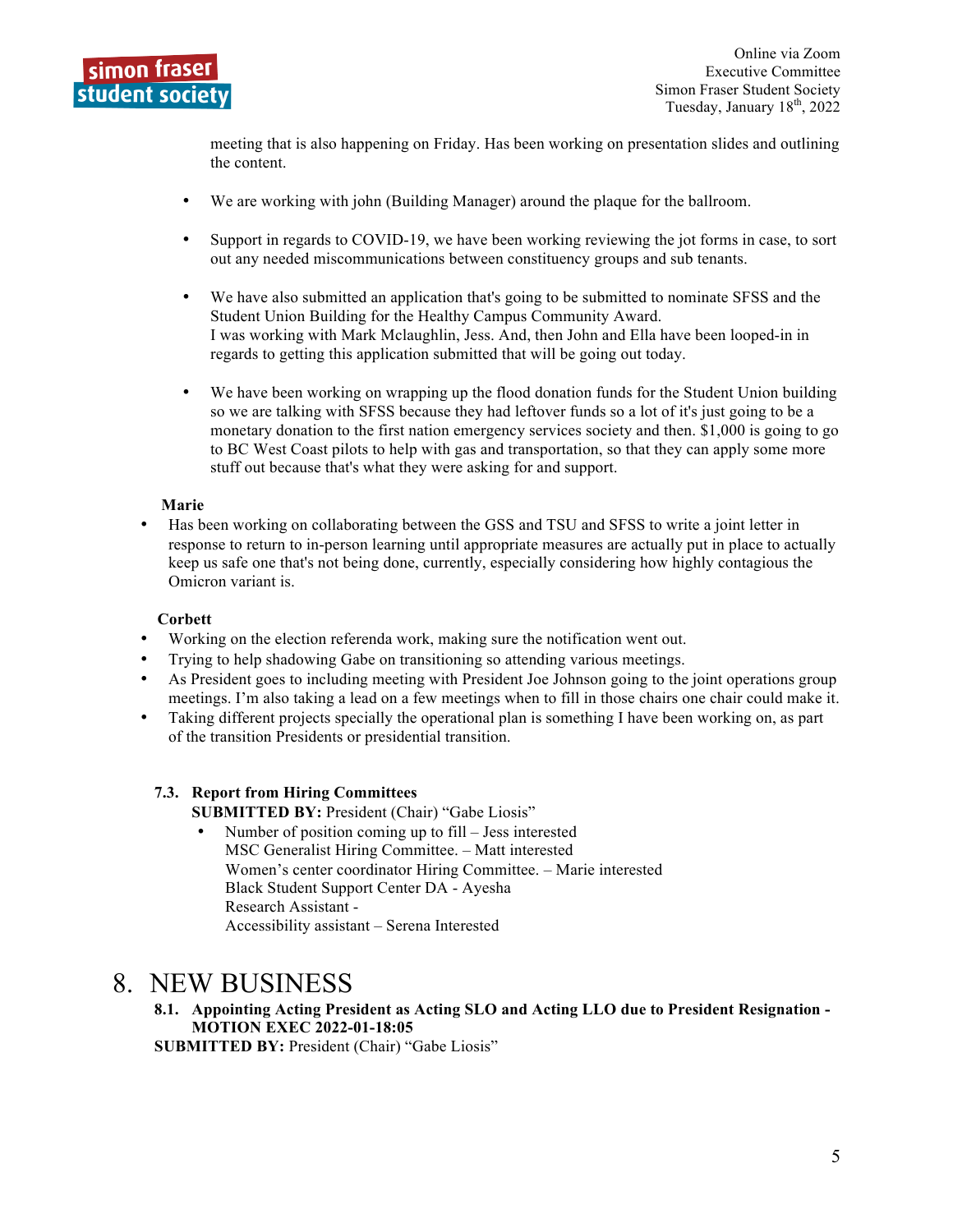

#### **ATTACHMENTS:**

#### **Gabe/Marie**

*Whereas Gabe Liosis, SFSS President, has announced his resignation for January 24th, 2022 at 5:00pm;*

*Whereas Bylaw 11.7.j has the VP Internal and Organizational Development "assume the duties and obligations of the President if the President is unwilling or unable to act, or in the event that the President position becomes vacant";*

*Whereas the SFSS President acts as both the Staff Liaison Officer and the Legal Liaison Officer of the Society;*

*Be it resolved that the Executive Committee appoint Acting President, Corbett Gildersleve,as Acting Staff Liaison Officer and Acting Legal Liaison Officer of the Society to take effect on January 24th, 2022 at 5:01pm;*

#### **CARRIED UNANIMOUSLY**

• At the Executive Committee appoint acting president, Corbett Gildersleve as the acting staff liaison office and acting legal liaison office of the society to take effect on January 24, 2022 at 5:01 pm.

#### **8.2. AMENDMENTS TO STANDING ORDER 3-1 (HRP) - MOTION EXEC 2022-01-18:06 SUBMITTED BY:** President (Chair) "Gabe Liosis"

**ATTACHMENTS:** HRP Standing Order Amendments Proposal

#### **Gabe/Matthew**

*Be it resolved that the Executive Committee amend SO 3-1 (HR & Personnel Sub-Committee) as shown in the document attached titled "HRP Standing Order Amendments Proposal".* **CARRIED UNANIMOUSLY**

#### **8.3. SFSS Executive Supports Black History Month and Global Shapers Community Vancouver Virtual Event – MOTION EXEC 2022-01-18:07**

**SUBMITTED BY:** VP External and Community Affairs "Matthew Provost" **Matthew/Marie**

*Whereas, the Simon Fraser Student Society (SFSS) is in support and in solidarity with Black students, staff, faculty, and community as well as supported Black History Month and continues to do so, Whereas, Global Shapers Community Vancouver is hosting on Thursday, February 18th "to host a virtual evening of discourse, led by Black voices, to unpack themes such as Black Disability Justice in a panel discussion titled, 'Imagining Black Futures" where the "evening will consist of solidarity building with Black communities and allies here and far; addressing the linkages between race and class, white supremacy and ableism; and action items on how to effectively act in solidarity with the Black community"*

*Whereas, there is an online virtual market one week later on Saturday, February 26th hosted by Global Shapers Vancouver Hub to support local Black Femme-Owned businesses,* 

*Whereas our current Board Organizer, Ella Droko and Operations Organizer, Ayesha Khan are currently supporting, volunteering and organizing to build solidarity with Black communities and allies, with Global Shapers Community Vancouver;*

*Whereas Executive Committee is aware of the involvement of current Board Organizer Ella Droko and Operations Organizer Ayesha Khan with Global Shapers Community Vancouver;*

*And has confirmed that neither person is in a position of authority nor would receive financial benefit from our contribution, and as such there is no Conflict of Interest;*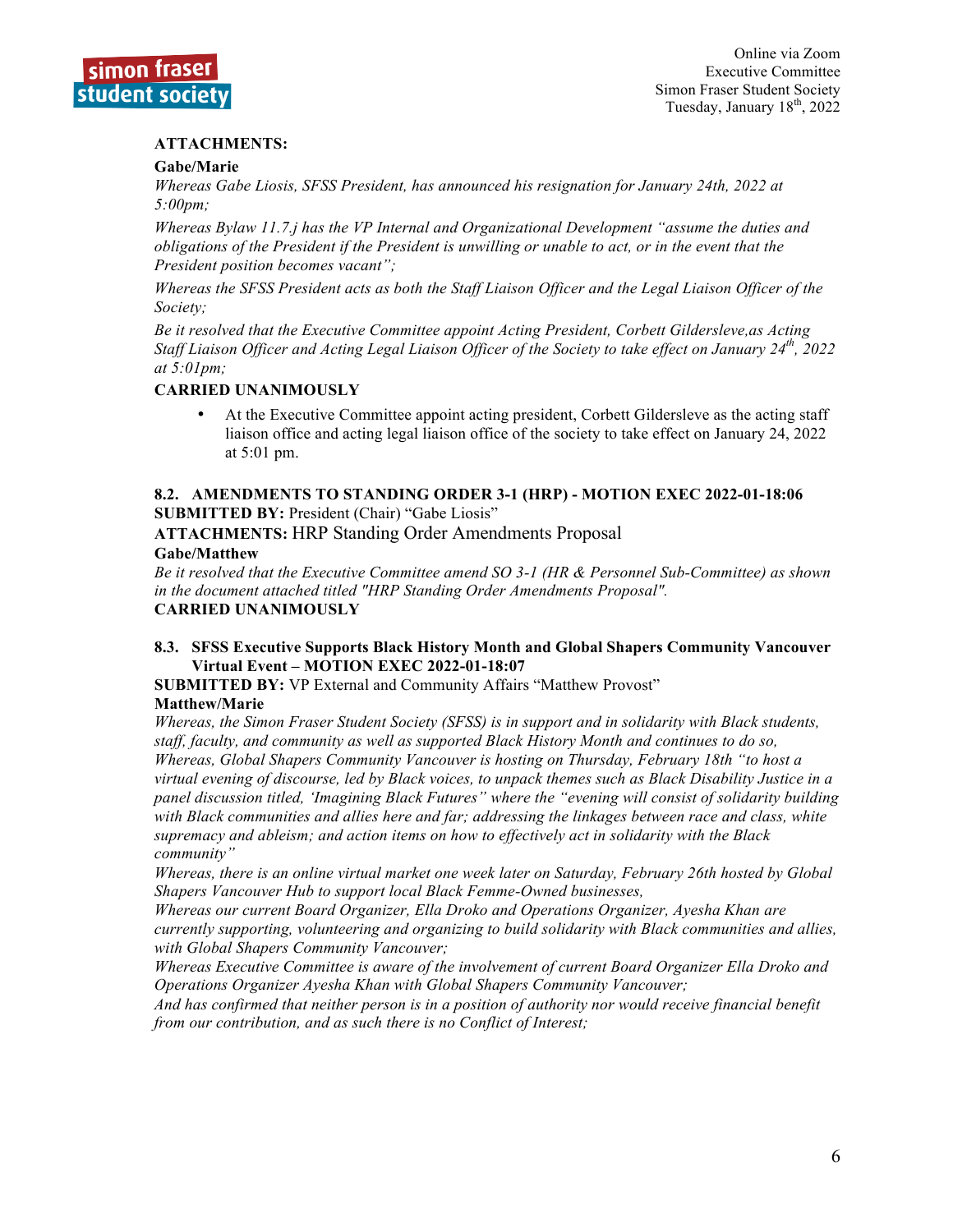

*Whereas, SFSS wants to support the work that is already being done by Black community members and wants to continue to amplify their labour, joy, and involvement within the community,*

*Whereas, VP Events & Student Affairs, Jess Dela Cruz is chair of Events & Student Affairs Committee (ESAC) and will use this a portion of this budget to provide \$3000.00 to Global Shapers Community Vancouver,* 

*Whereas, ESAC has been unable to pass motions through the committee as they have been unable to meet quorum and can only get through discussion items; therefore, is unable to have this motion under ESAC,* 

*Whereas, it is good practice to have motions passed through live, recorded meetings with meeting minutes instead of email motions for transparency, for record, and for discussion,*

*Be it resolved that VP Events & Student Affairs will notify ESAC of this motion at next ESAC formal meeting,* 

*Be it further resolved that \$3000.00 is aimed to be given from the ESAC budget to support Global Shapers Community for Vancouver for "Imagining Black Futures" speaker honoraria, gifts, virtual platform fees, marketing, and any other event logistics, further any unused monies will go towards future BIPOC programming,*

*Be it further resolved that the Executive Committee will discuss and make a decision on this motion on behalf of ESAC/Jess.*

#### **CARRIED UNANIMOUSLY**

#### **8.4. SFU 350 Campaign Reimbursement MOTION EXEC 2022-01-18-08 SUBMITTED BY: VP Internal and Organization Development "Corbett Gildersleve" Corbett/Matt**

*Whereas on June 30, 2021 Council Unanimously voted to support a few climate emergency declaration open letter*

*Whereas Council also agreed to work in partnership with SFU 350 on a campaign by providing funding and organizing resources.* 

*Whereas this campaign was successful*

*Whereas SFU 350 incurred campaign cost their purchase supplies and material Whereas they submitted grants as a club. But a different reimbursement process is used in this case.*

*Be it resolved that the Executive Committee reimbursed SFU 350 representative Gurleen Augeia for campaign cost of 552\$ and 19 cents from line item 824/20*

#### **CARRIED UNANIMOUSLY**

• *Corbett explained that this was brought up in fall related to a number of grants that SFU community had applied for and had some items that they had tried to get reimbursed for but was denied because of the granting rules. He added that he was going back and forth with the staff to try to find a solution and recently was reminded that we had a council that passed supporting motions for this related campaign.* 

**8.5. Approval of Gondola Town Hall Budget – MOTION EXEC 2022-01-18-09**

 **SUBMITTED BY:** VP External and Community Affairs "Matthew Provost"

#### **Attachments:**

#### **Matt/Corbett**

*Whereas the SFSS has been advocating for the proposed Burnaby Mountain Gondola project*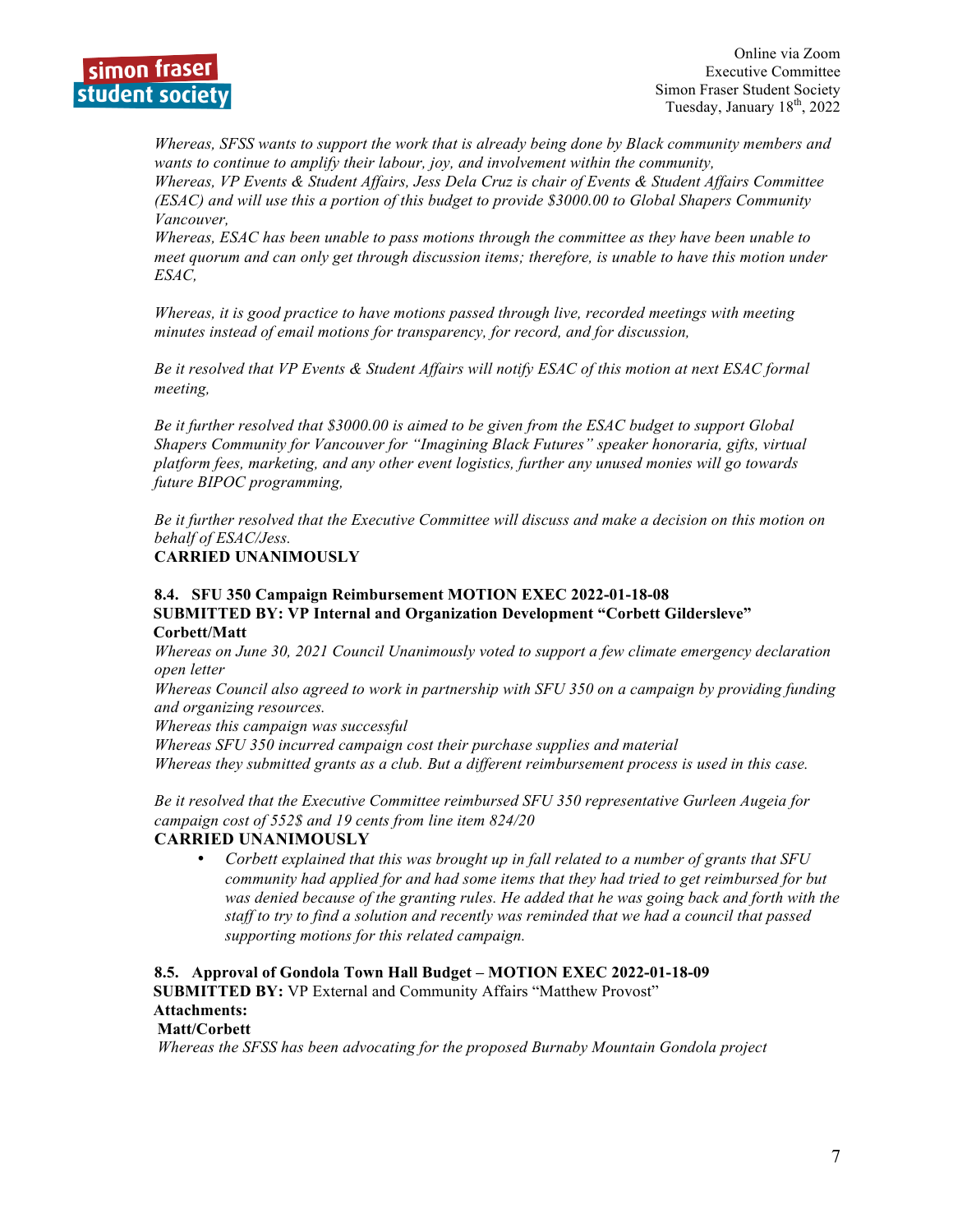

 *via the new Burnaby Mountain Gondola Campaign #Givestudentslift throughout the last 13 years, which is included various collaboration campaigns, open houses, many letters of support, and advocacy efforts aimed at various levels of government which includes Burnaby City Council, Members of the legislative Assembly, Members of Parliament. This is a continuation of public consultation which has been ongoing especially for our membership to share student voices and the SFU community's perspective and representation on this project.* 

 *Whereas engagement of the Student body is essential to the advocacy of this project to ensure membership on formed updates on this project since approximately 73% of students at SFU depend on public transit and the proposed gondola routes would serve over half of the students who use the 145 bus route, as well as the 2019 SFSS advocacy survey results, 94.4% of the campus SFSS membership identified reliable TransLink services as important or very important. Whereas the SFSS will be hosting a Virtual Town Hall regarding the Burnaby Mountain Gondola Project in collaboration with the Graduate Students Society and the SFU occurring on January 21, 2022.*

 *Whereas Burnaby City Council will be voting on the continuation of the Burnaby Mountain Gondola Project projected for the end of January*

 *Whereas, the budget for communications and marketing is needed to assist in campaigning and advocacy to provide undergraduate students access to safe accessible and reliable transportation. Whereas the 700\$ budget has been drafted by Ella Droko board organizer, with \$600 going towards the social media advertising and \$100 going to prizes for online engagement*

 *Be it resolved at the executive committee approve the expenditures to \$700 from the external and community affair committee budget, which will be utilized for marketing and communication from the town hall.*

 *Be it resolved also task Matthew Provost VP External Community and External and Community Affairs as well as Ella Droko board organizer to work with communications department to release and support all relevant communications materials to membership.*

 *Be it resolved to task the executive committee to support, share and do outreach to SFSS counselors and membership to push the Gondola Campaign in relation to the Town Hall.*  **CARRIED UNANIMOUSLY**

> • *VP External and Community affairs explained that we need some funding approved for the town hall for online advertisements like social media advertisements that goes through Facebook and Instagram. Because, the town hall will be happening on Friday and this is essential because the Burnaby City Council will be voting on this at the end of the month. So, it is important to make sure that the students and everyone else is aware just in regards to the continuation of the project.*

**\****10 Minute-break taken at 5:22 PM*

#### **8.6. Further Measures to Prevent the Transmission of COVID-19 Within SFSS Spaces - MOTION EXEC 2022-01-18:10**

**SUBMITTED BY:** President (Chair) "Gabe Liosis" **Gabe/Corbett**

*Whereas, on January 4th, 2022, the Executive Committee approved a motion to temporarily close the Student Union Building from January 4th-12th to reduce capacity in the building, encourage staff to work remotely until at least January 24th, and move all in-person services to be offered virtually until at*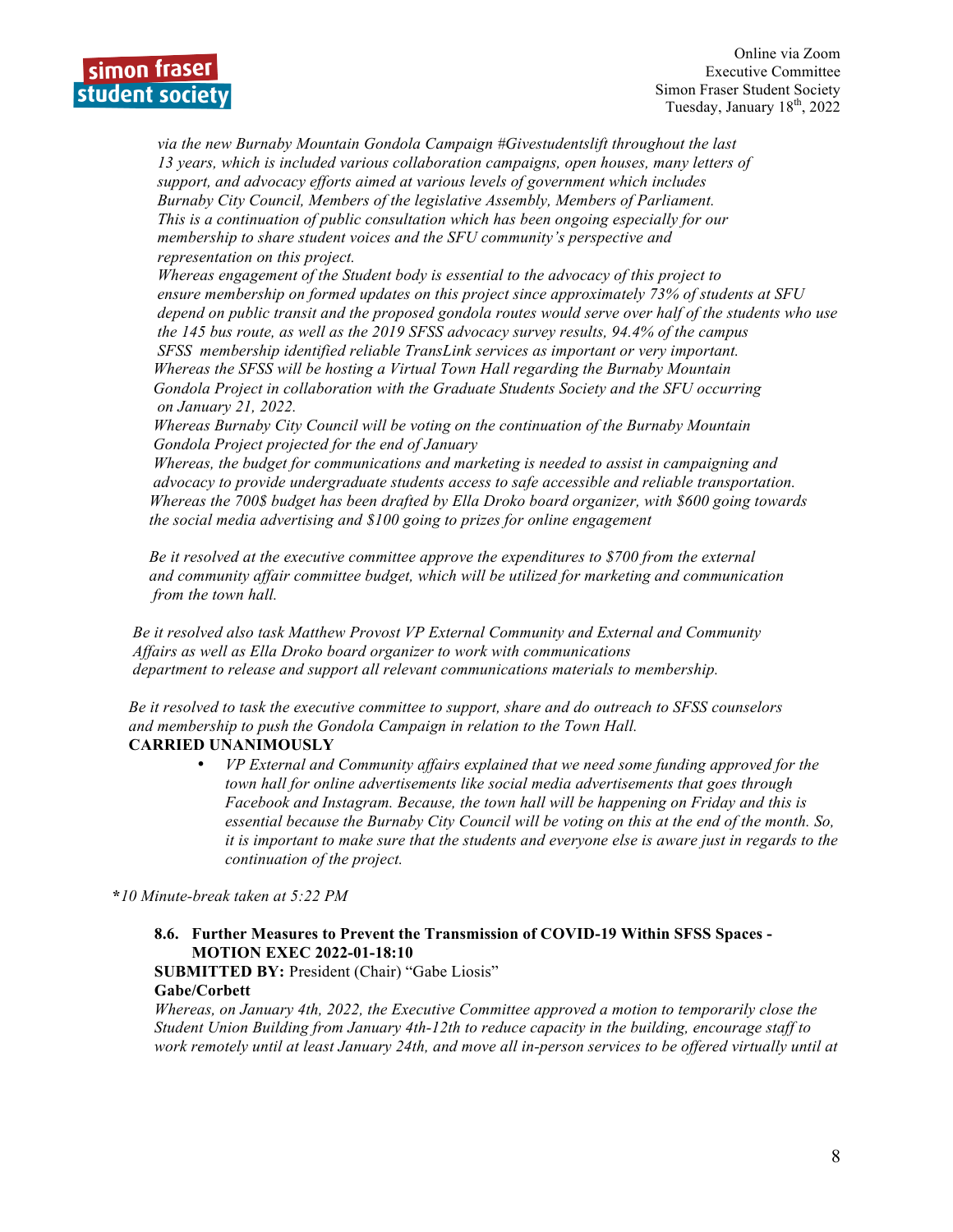

*least January 24th.*

*Whereas, this motion tasked the Executive Committee to make a decision on whether to extend these measures, or implement new measures, by January 24th, 2022.*

*Whereas, COVID-19 cases, driven by Omicron, continue to are still very high, and present a safety risk to staff and Members.*

*Whereas since this decision affects the constituency groups and Staff housing the Student Union Building, Consultations were done and will continue to happen.*

*Be it resolved that the Executive Committee approve the following measures until at least February 18th, 2022:*

- *the Student Union Building shall continue to operate at reduced capacity;*
- *that all in-person services shall, where possible, continue be offered virtually*
- *that staff shall be encouraged to work remotely;*
- *that staff must complete the "COVID-19 Sign-In Form" before attending the Student Union Building In-Person;*
- *that staff working in-person shall be limited to one-person per office, regardless of physical distancing or wearing face coverings;*
- *that Executive Officers shall work remotely, where possible, and must complete the "COVID-19 Sign-In Form" before attending the Student Union Building In-Person;*
- *that no in-person meetings shall be held in any SFSS space;*

*Be it further resolved that, before February 18th, 2022, the Executive Committee must decide on whether to extend these measures, or implement further measures.*

*Be it further resolved to continue consultation processes with constituency groups and staff within the Student Union Building and provide our supports as the executive.*

#### **CARRIED UNANIMOUSLY AS AMENDED**

- The chair amended the Be it resolved clause to replace February  $15<sup>th</sup>$  with February  $18<sup>th</sup>$ .
- Gabe explained that these measures that we currently have in place have been implemented as a result of the surge in COVID-19 cases and we see a need to extend these measures for a little longer as this wave of COVID has not peaked yet and we have no sign of decline in COVID-19 cases recently. So, we see this motion as a baseline for what we need to do to protect our staff and membership safety.
- Matthew posed an amendment to include a Whereas clause, and then add another Be It Resolve clause or be it further resolved clause on the ending remark- Whereas, since this decision affects the constituency groups and staff housed in the Student Union Building, consultations were done, and will continue to happen, and then add another be as resolved clause

Be it resolved to continue consultation processes with the constituency groups and Staff within the Student Union Building and provide our support as executive.

Moved amendment matt/Corbett

Matthew explained on the amendments that he had a meeting with himself, Corbett, and Marie yesterday to catch up on where the COVID safety group was going to be meeting with executives and then also staff since before the holidays. So, they have been having continuous meetings. So, Marie brought it up that it was really beneficial to add the we have consulted with constituency groups, and also staff.

• Corbett spoke in favor of the motion for actions taken to safeguard our staff and our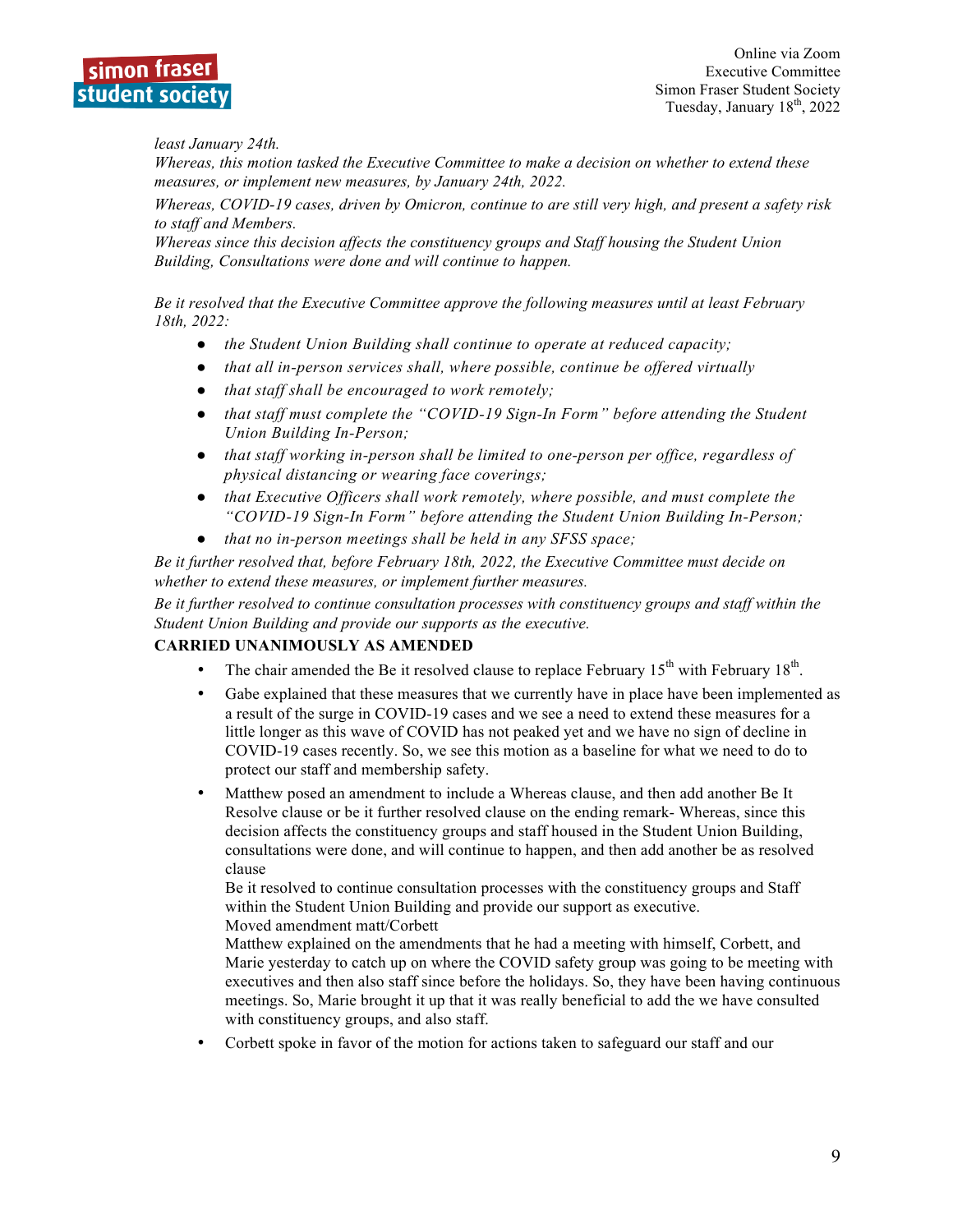members. He suggests that some of the whereas clauses might be incorrect. So, looking at the COVID-19 cases for now it looks like that we may have had our peak and numbers have been going down now under 2000 today. It is still going down, but will probable take two or three weeks before we start to get the numbers back down to what they were at the start of the Omicron. So he suggested to modify the language of the motion a little bit. Similarly, reword the second motion - what is being recorded with the government.

- Gabe moved to amend the motion, so the whereas clause that Corbett indicated, where COVID cases driven by omicron continue to rise. Would like to strike continue to rise and just add are still very high.
- Marie spoke in favor of this motion and expressed her concern regarding not enough measures are in place by PHO and SFU which raise student safety concern at SFU and in SUB coming out of lecture and possible being exposed and carrying COVID into the SUB. It is important to consider that there ae a lot of constituency groups having had their own safe spaces and if we cannot provide a safe space, it is best to ensure we come back when we know the building is open where we all are safe.
- Gabe made an amendment as it pertains to how long these measures are in place, so move to amend the motion to amend the Both be it resolved clauses. Instead of saying February  $15<sup>th</sup>$  it would say February 18<sup>th</sup>.

#### **8.7. Recommendation to Council on Closure of Student Union Building as a Response to the COVID-19 Case Surge and Safety of Staff and Members - MOTION EXEC 2022-01-18:11 SUBMITTED BY:** President (Chair) "Gabe Liosis"

#### **Gabe/Marie**

*Whereas, the Executive Committee has implemented measures to reduce capacity in the Student Union Building, encourage staff and Executive Officers to work remotely, and move all in-person services to be offered virtually;*

*Whereas, COVID-19 cases, driven by Omicron, continue to rise, and present a significant safety risk to staff and Members;*

*Whereas, there already exists a risk that the Student Union Building would need to close intermittently for short periods of time where there are COVID positive cases amongst the staff team or as a result of exposures from Members;*

*Whereas, the Executive Committee believes that the measures implemented up until now do not do enough to protect the health and safety of our Staff and Membership;*

*Whereas, the Executive Committee does not want to make such a big decision on its own, despite it being an operational decision within its jurisdiction, without involving the larger body of Council;*

*Be it resolved that the Executive Committee supports a closure of the Student Union Building until at least February 15th, 2022;*

*Be it further resolved that the Executive Committee recommend that Council approve a closure of the Student Union Building until at least February 15th, 2022;*

*Be it further resolved that, at its February 16th, 2022 meeting, Council decide whether to extend the building closure for an additional period of time, or revert back to opening the Student Union Building, with reduced capacity, as passed by the Executive Committee at its January 18th, 2022 meeting.*

#### **CARRIED UNANIMOUSLY AS AMENDED**

• *Gabe would like to strike the word for the second where as clause – continue to rise with are still very high. Also, would like to amend the motion to strike the first two be it resolved clauses that mentions the date - Feb15th and replace it with Feb 18th.*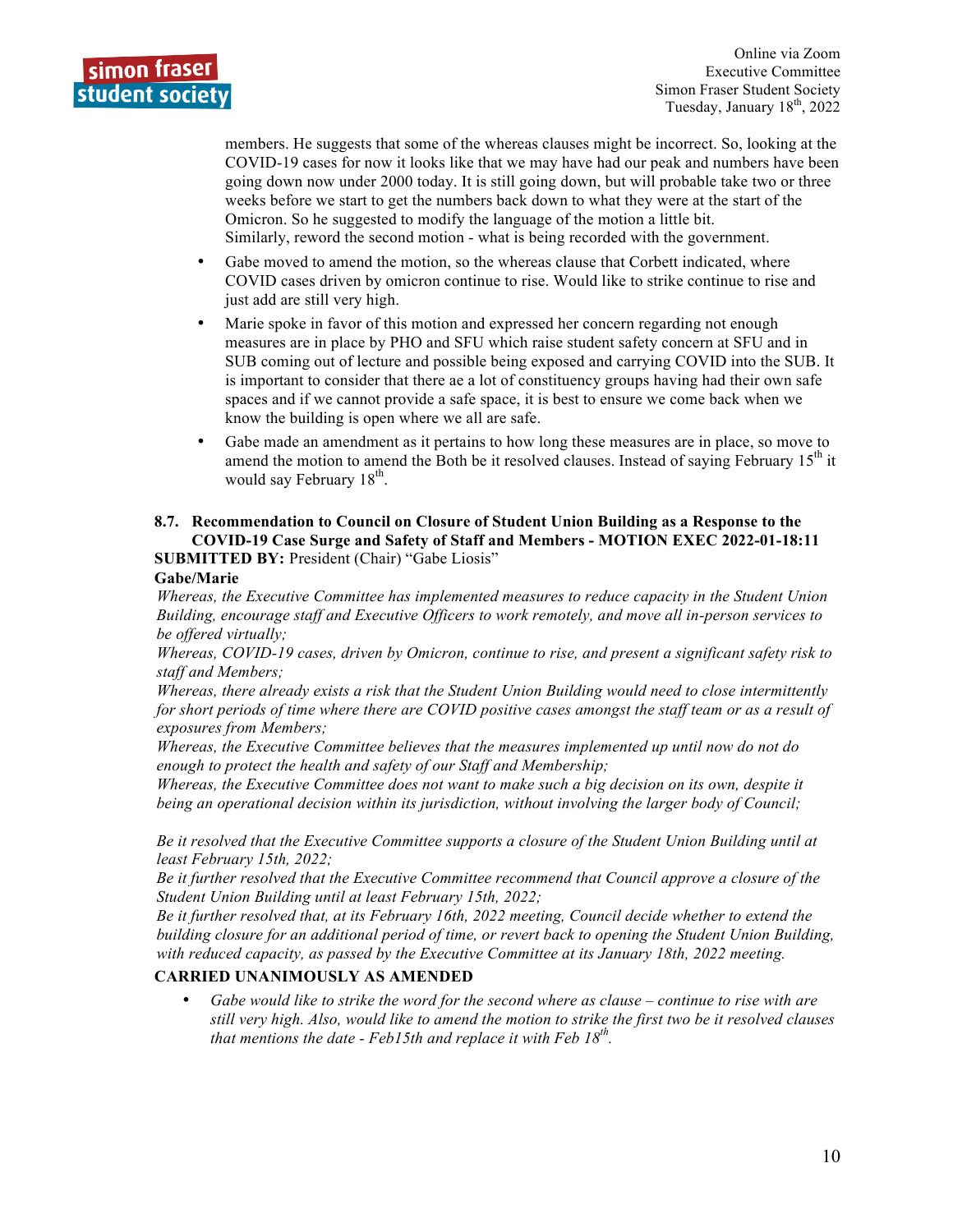

- *Matthew mentioned that it is essential to include council while making decision in this matter.*
- *Corbett mentioned as we discussed this with the COVID safety meetings about the mix between closing or trying to reduce the capacity and see how it goes. But, even with the numbers going down hospitalization are still going up. Even if the trend of cases going downward continues, it could take a couple of weeks to get us to pre-omicron phase. Closing the SUB is the right move for 2-4-week period while we are able to monitor the wave.*

## 9. DISCUSSION ITEMS

#### **9.1. Acting VP Internal & Organizational Development Onboarding**

**SUBMITTED BY: President "Gabe Liosis"** 

**BLURB:** Gabe and Corbett will present an overview of the onboarding plan for the incoming Acting Vice-president Internal & Organizational Development.

- Gabe explained that the Acting VP internal would firstly be working to see what projects Corbett was working on before he became the Acting President and to see what to focus on the coming months.
- Gabe has scheduled an onboarding session on Monday, January  $24<sup>th</sup>$ , 2022 with the acting VPI. The day will we broken down into time slots and everyone can speak about a topic ie go over structure of organization and role of organization committee.

#### **9.2. Revisiting Elections Regulations**

**SUBMITTED BY:** Campaign, Research, and Policy Coordinator "Beatrice Omboga" and VP Internal and Organizational Development "Corbett Gildersleve"

**ATTACHMENT:** Campaign Regulation

- Posting in the SUB (SFSS OFFICES), past practices did not allow candidates to have posters in SFSS offices, no posters in women's centers and Out campus offices now in the SUB.
- VP Internal and Organizational Development and Building Coordinator have ideas on how we can implement posting in the SUB.
	- o Building Coordinator: "poster be restricted as done in Surrey. In Surrey each candidate can only hand one poster. Then hang them on the one poster area on level 2000. They would all be in the same location then."
	- o VP Internal and Organizational Development /Acting President: "Many of the restrictions listed are from SFU as the vast majority of pestering places were in SFUcontrolled spaces. The general restriction is that posters can only be placed on bare concrete, even painted concrete is not allowed as they don't want the paint to be damaged. Students will use any tape they can find from scotch tape to duct tape. Over the last few years we've used Gorilla tape so that posters don't fall down. If we were to follow the same rules for the same reasoning as SFU, then I think there's very few spaces that posters can go up in the SUB. We might want to do something like what occurs in Surrey where they have specific poster stands where you can put one poster up in total, and then place them in highly visible spaces, like main walkways. I think we should keep the poster rules because I expect there will be lots of students on campus after the 24th."
- Corbett explained that normally posters have traditionally been allowed on SFU property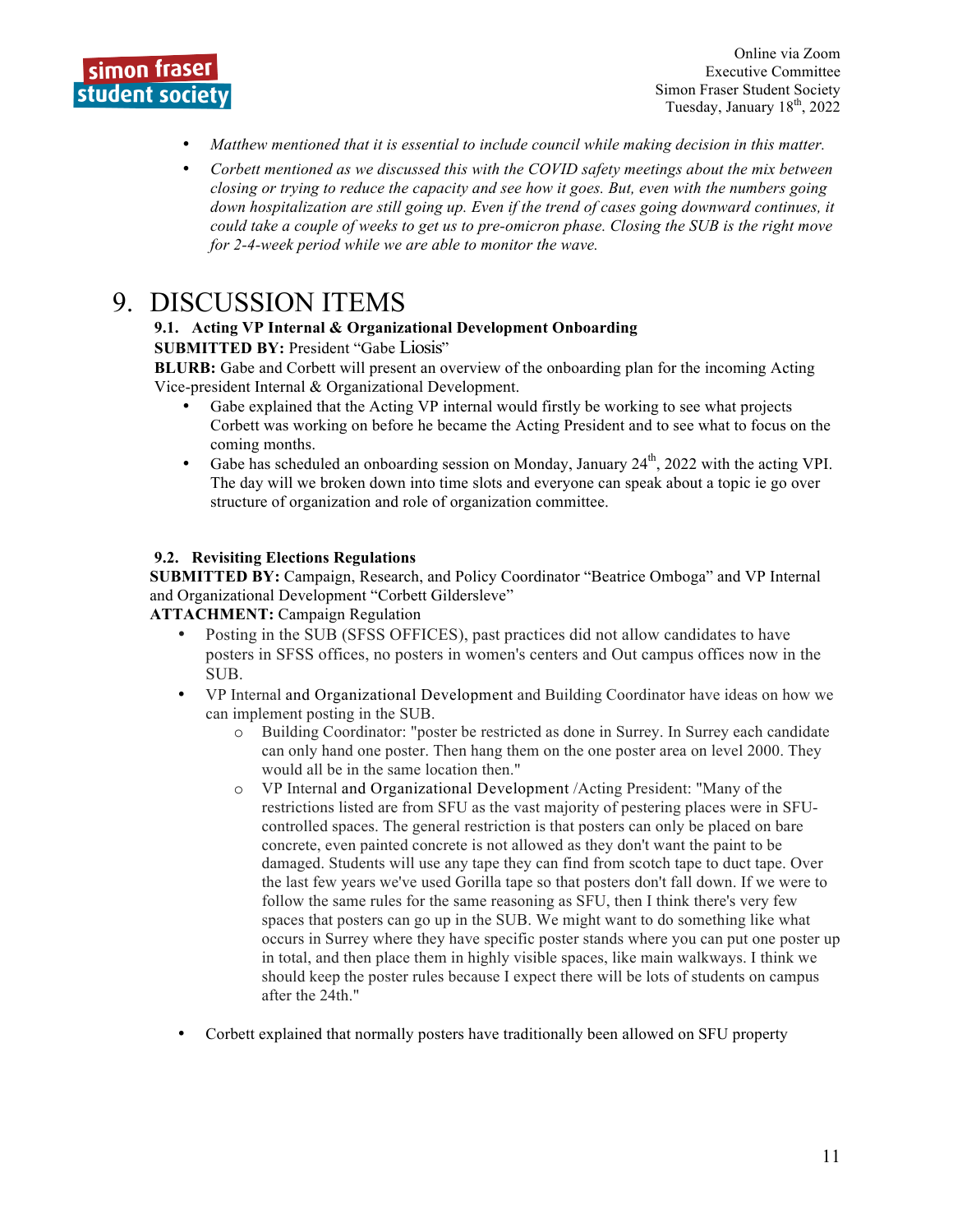

because we only had SFSS offices and MBC place and we did not have any kind of neutral public place that is SFSS controlled. We could only go on with posters as SFU did not want any damages as a result of painting or damage to any services. So, there were a number of restriction based on height and location – such as not having anything in enclosed spaces as not everyone have the access to the area.

But, as this related to the SUB, if we follow our procedures and regulation you can make an agreement that you cannot put it anywhere in the SUB. Putting posters in the common areas and hallways. There are relatively few spots that are barely concrete in sub, most of it is painted area and walls.

• Beaty shared the regulations - SFU Campaign Material Regulations – Burnaby Campus. Do not be place campaign materials in or on: Wood, glass, or painted surfaces, floors, locations exposed to rain, off-campus locations, Society offices (including Out on Campus and the Women's Centre), bathrooms, libraries, Tran slink property, cafeterias, Strand Hall, Graduate Student Society Offices, Student Residences, International Student Lounge, or private business. Surrey and Vancouver Campus – SFSS and SFU Campaign Literature Regulations- Surrey: Campaign literature may only be posted on the designated wire boards. The Surrey Campus Coordinator may be contacted for details. - Vancouver: Campaign literature can only be posted on bulletin boards.

## 10.ATTACHMENTS

**10.1. HRP Standing Order Amendments Proposal**

#### **10.2. Campaign Regulation**

### 11.ANNOUNCEMENTS

**11.1. [Reminder] Next Executive Committee Meeting, February 1st, 2022, via Zoom**

- **11.2. [Event] Simon Fraser Student Society (SFSS) COVID-19 Press Conference; January 21st, 2022, via Zoom**
- **11.3. [Notification of Resignation] President Gabe Liosis Resignation Takes Effect January 24, 2022, at 5pm**
- **11.4. [Event] Burnaby Mountain Gondola Town Hall; January 21st, 2022 via Zoom, at 11 am – 1pm**

## 12. ADJOURNMENT

**12.1. MOTION EXEC 2022-01-18:12 Matthew/Gabe** *Be it resolved to adjourn the meeting at 6:21 PM* **CARRIED UNANIMOUSLY**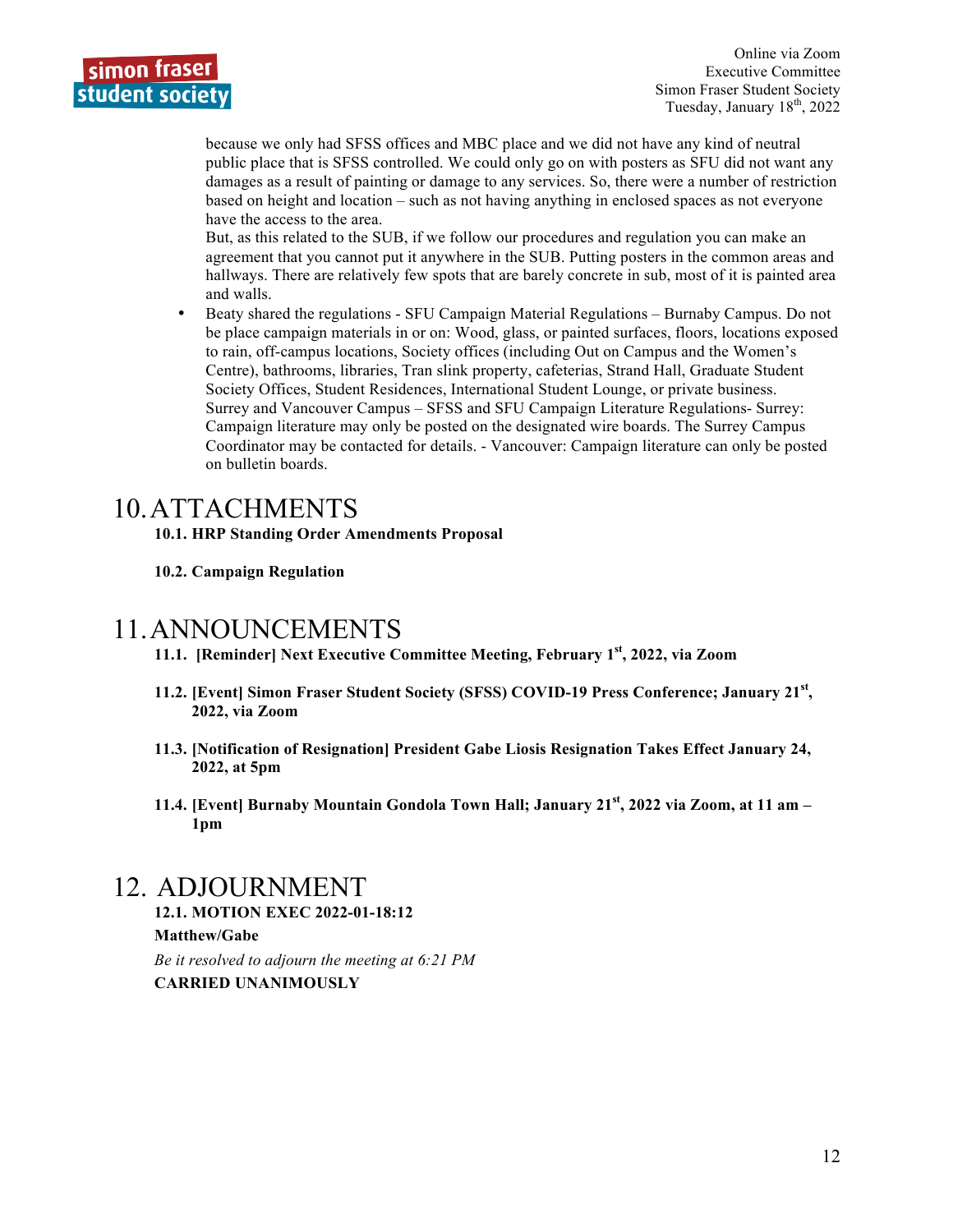# HRP Standing Order Amendments Proposal

**Author**: Gabe Liosis, *President, Staff Liaison Officer, HR & Personnel Committee Chair*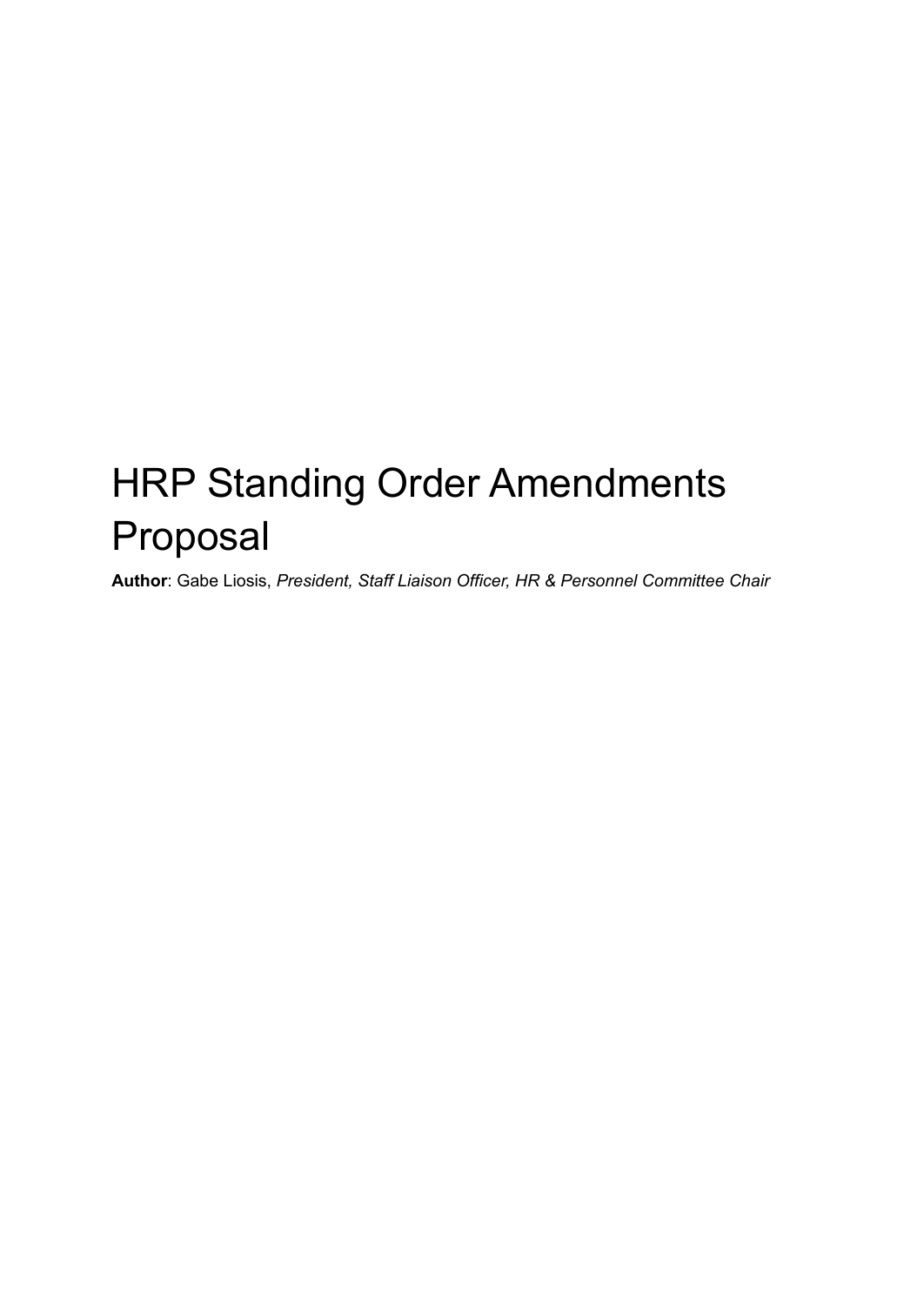## SO-3-1: HR & Personnel Sub-Committee

The Executive Committee shall maintain the HR & Personnel Sub-Committee as a standing Sub-Committee of the Executive Committee. This committee shall act as the Labour Committee for the purposes outlined in the SFSS/CUPE 3338 collective agreement. This eommittee Sub-Committee is not open to members outside of the **Committee** Sub-Committee to attend, unless invited by the Chair.

This Standing Order shall only be amended by the Executive Committee by a two-thirds majority vote.

## **Definitions**

"Collective Agreement" means the Collective Agreement between the Simon Fraser Student Society and CUPE 3338.

"Management" means all Union-Excluded Personnel hired by the Society.

"SLO" means the Staff Liaison Officer.

"Sub-Committee" means the HR & Personnel Sub-Committee.

## **Composition**

- 1. [Chairperson] President
- 2. [Vice Chairperson] VP Internal & Organizational Development
- 3. VP Equity and Sustainability
- 4. 1 Councillor (preferably a non-Executive Councillor)
- 5. [Non-Voting] Operations Organizer
- 6. [Non-Voting] Board Organizer

## Purpose

Guiding the President in their role as the liaison between Council and staff SLO, subject to the limits of this policy; and to guide the President, as outlined in the bylaws to ensure compliance with and enforcement of all relevant Collective Agreements, employment contracts and **staff relations policies** Administrative Policies.

To execute the duties of the Labour Committee as outlined in the collective agreement and fulfill the duties and responsibilities set out in the agreement.

To negotiate collective agreements with CUPE 3338.

Ensure accountability, transparency, inclusion, and democratic participation in executing the responsibilities of the committee.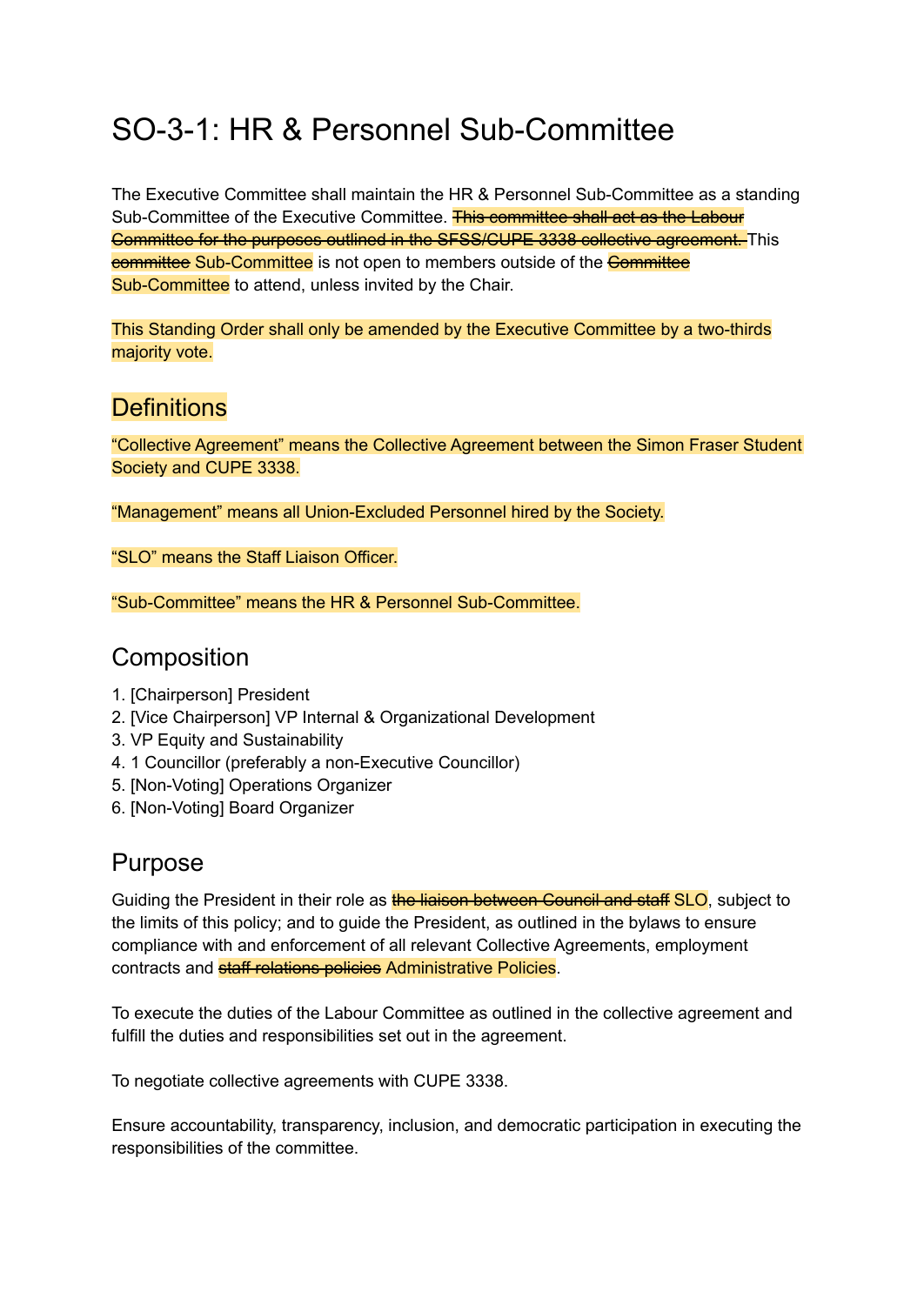Ensure the confidentiality of personnel files and the privacy of union-excluded and unionized staff.

## Quorum

Quorum shall be the chair and at least 1 other voting member of the committee

## Terms of Reference

Oversee all aspects of hiring, managing, and evaluating union-excluded personnel, including:

Review the performance of all union-excluded staff against established objectives on a regular basis under the leadership of the President, asking union-excluded personnel to leave during these discussions as is appropriate.

Provide semesterly reports to **Gouncil the Executive Committee** on the performance of union-excluded personnel. Prepare an evaluation report for **Council the Executive** Committee before the end of April each year and recommend any compensation adjustments where necessary.

Annually review the Administrative Policies, Personnel Policies and uUnion-Excluded Personnel Job Descriptions and make policy proposals as needed, in conjunction with the Governance Committee.

Periodically review Personnel Policies as issues arise.

Ensure that all members of this Sub-Committee receive external training in nonprofit management and effective management of non-profit union-Excluded Personnel within four weeks of being appointed to this Sub-Committee.

Ensure that ongoing training in these key areas happens for the duration of Council term.

Oversee hiring, management and evaluation of union-included personnel, including:

Approve amendments to existing job descriptions, before it is sent to the Working Conditions Committee.

Approving the creation of new staff positions and their job descriptions, before it is sent to the Working Conditions Committee.

Ensuring Executive, Management, and/or Council participation on hiring committees for staff vacancies.

Collective Bargaining.

Grievances.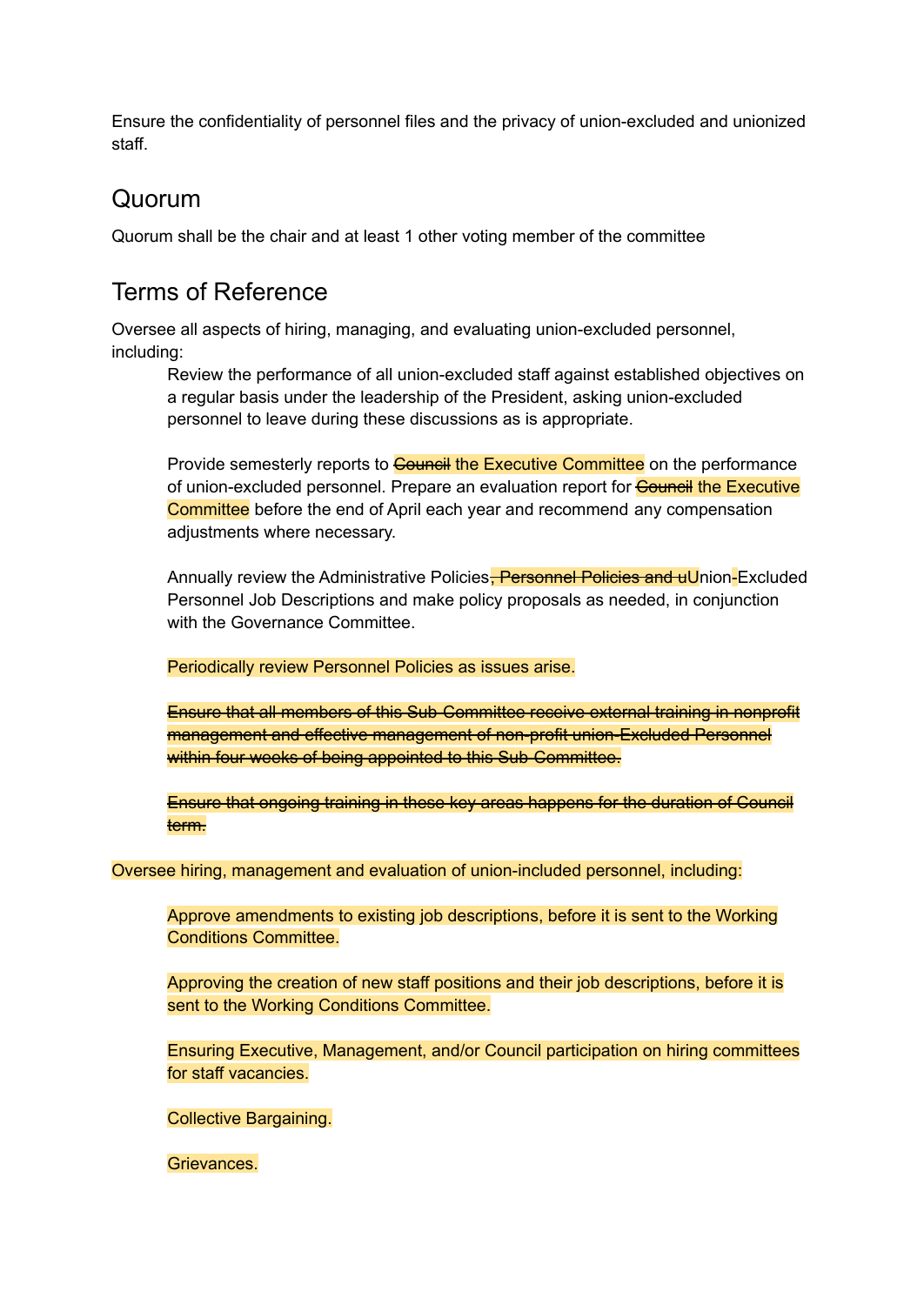Provide reports to the Executive Committee, and Council, where necessary, on personnel issues, and activities, and projects undertaken by the Sub-Committee.

Seek direction from the Executive Committee to advise the **President and Excluded personnel SLOs** on addressing major personnel issues.

Advise the President and excluded personnel on addressing major personnel issues, including, but not limited to:

**Collective Bargaining** 

**Grievances** 

Organizational and technological changes

The creation of new unionized staff positions

The elimination of current unionized staff positions

Personnel management practices including hiring, evaluation and training

Ensure Council participation on hiring committees for key vacancies (eg: Department coordinator level and above).

The Sub-Committee shall meet at least semi-monthly as needed, and give a report to the Executive Committee at every Executive Committee meeting on actions taken by the Sub-Committee since the last Executive Committee meeting.

The Sub-Committee shall undertake any of duties and responsibilities as delegated by the **SFSS Personnel Policies** the Executive Committee, or outlined in any SFSS Policies.

## Relevant Policies

The members of the **committee Sub-Committee should be familiar shall have a thorough** understanding of with the following:

SFSS Council Policies

SFSS Administrative Policies, especially SFSS Personnel Policies

The Collective Agreement

Societies Act

BC Employment Standards Act

BC Labour Relations Code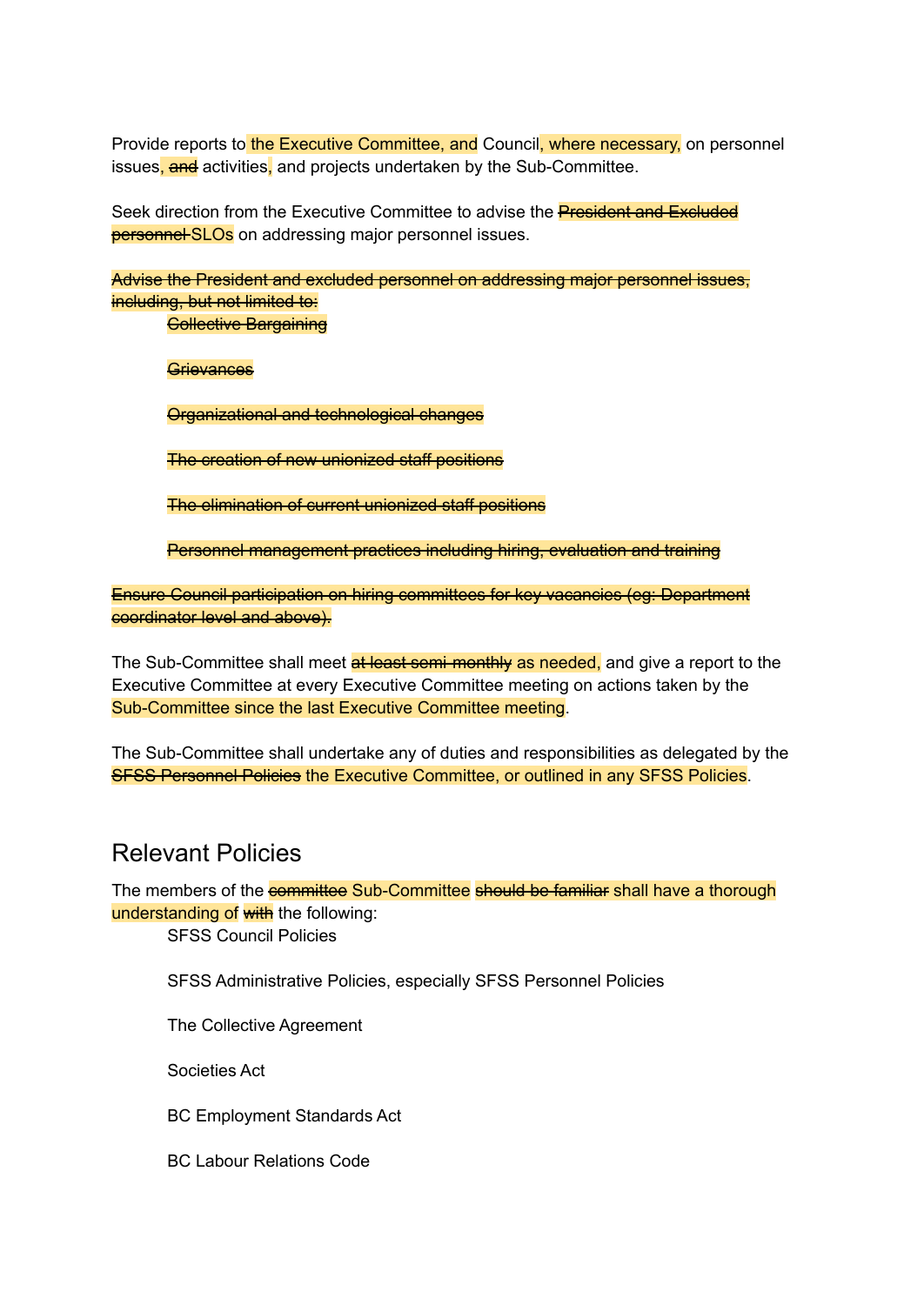## **Training**

Immediately, at the beginning of the elected term, members of the Sub-Committee are required to participate in mandatory training, organized by the Operations Organizer, on the following topics:

The duties and responsibilities of the HR & Personnel Sub-Committee;

The SFSS Organizational structure, with an emphasis on the relationship between SFSS governing bodies, and staff;

All documents listed under "Relevant Policies";

Strategic approaches to hiring, recruitment, and retention;

Best employer practices;

Effective employee onboarding;

Ongoing staff/personnel issues, grievances, or operational issues carried over from the previous elected term;

Overview of previous staff/personnel issues, grievances, or operational issues that arose from the previous elected term;

### Governance

The sub-committee will strive for consensus. Where no consensus is reached,the committee will make decisions by simple majority vote.

The Sub-Committee shall have the authority to approve resolutions via email that it deems time sensitive and/or urgent. Such a resolution shall require unanimous approval from Sub-Committee members, and the approval of the resolution must be reported on at the next Sub-Committee meeting.

The sub-committee shall take into consideration and respect Indigenous forms of governance and recognize how often other forms of governance overrule Indigenous ways of knowing, especially on occupied stolen territories.

When the sub-committee takes into account Indigenous forms of governance, the committee shall consider other aspects and ways of knowing in order to properly support this decision-making process. This can include:

Inviting Indigenous Elders of the Territories and asking for advice or supporting the decision-making process.

finding ways to include Indigenous forms of governance i.e. talking circles, transparency process and community engagement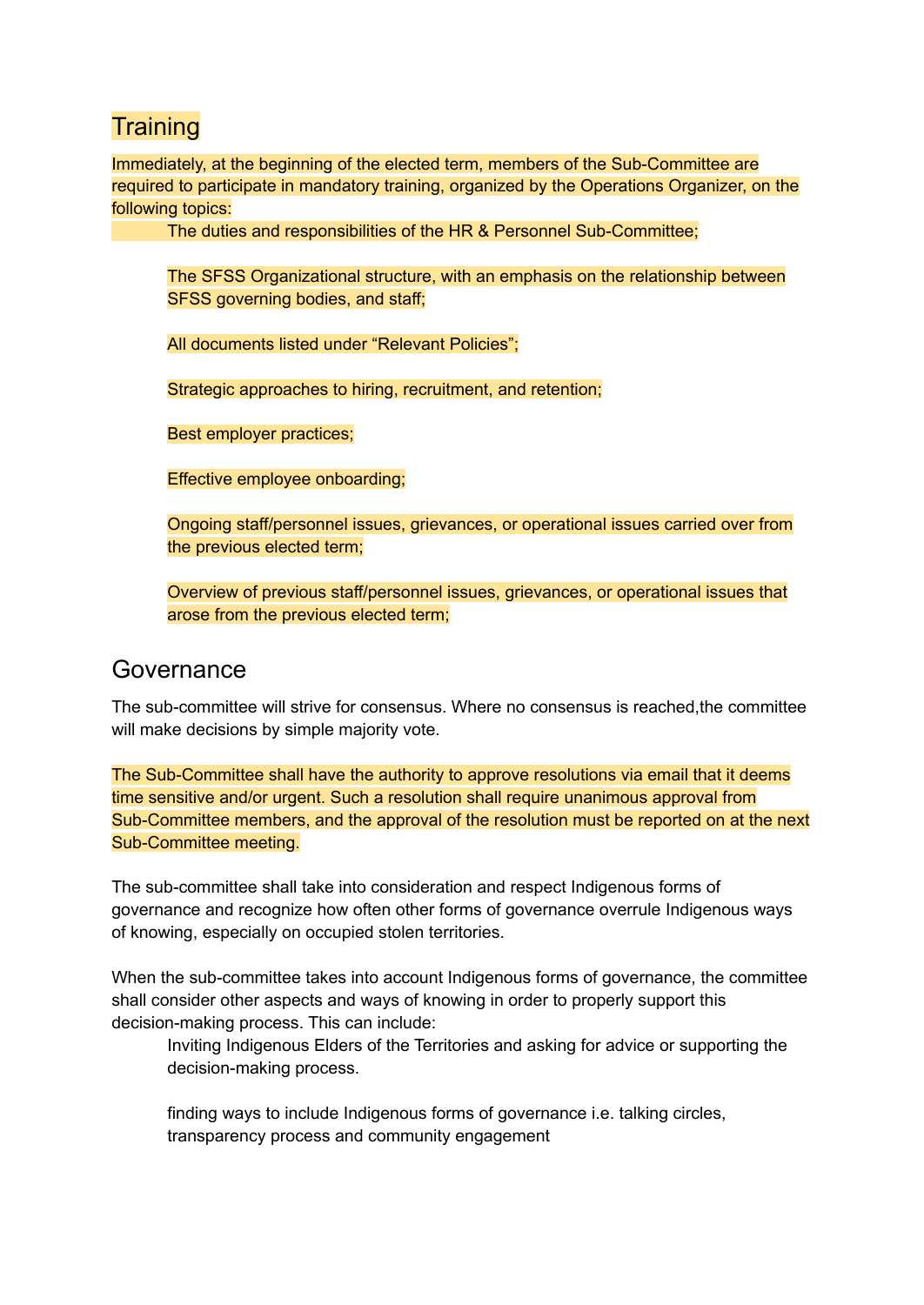#### 2021 -CAMPAIGN REGULATIONS (CP-3)

#### 3.5 CAMPAIGN REGULATIONS (CP-3)

The following are the regulations for the campaign period.

- 1. Campaigning or pre-campaigning will not start before the beginning of the Campaign Period.
- 2. Campaign materials must not be defamatory or discriminatory.
- 3. Campaign Literature must:
	- a. indicate the authoring candidate, position on the Exec Committee for which the candidate is running, indicate that the literature is associated with the SFSS Election, be approved by the IEC, and
	- b. be collected and discarded before the start of the Voting Period.
- 4. Due to the pandemic, posters, handbills, and other campaign materials are NOT to be posted on campus to avoid having members on campus when it is not necessary.
- 5. No SFSS resources, including monetary resources, technology, spaces or branded materials are to be used in campaigning.
- 6. Candidate endorsements are allowed in the following circumstances:
	- a. Only members of the SFSS may make endorsements
	- b. FSUs, DSUs, constituency groups and clubs can make endorsements for a candidate or candidates
	- c. Council as a whole may not make endorsements for any candidate or candidates, though individual Councillors in their capacity as individual members may do so
- 7. Mailing lists must be collected independently of SFU or other listservs or course platforms, and must comply with applicable privacy legislation.

#### **Candidates are required to adhere to all regulations. Failure to comply may result in censure, a reduction in campaign allowance, and/or disqualification.**

#### SFU Campaign Material Regulations – Burnaby Campus

Do not be place campaign materials in or on:

- 1. wood, glass, or painted surfaces,
- 2. floors,
- 3. locations exposed to rain,
- 4. off-campus locations,
- 5. Society offices (including Out on Campus and the Women's Centre),
- 6. bathrooms,
- 7. libraries,
- 8. TransLink property,

9. cafeterias,

10. Strand Hall,

- 11. Graduate Student Society Offices,
- 12. Student Residences,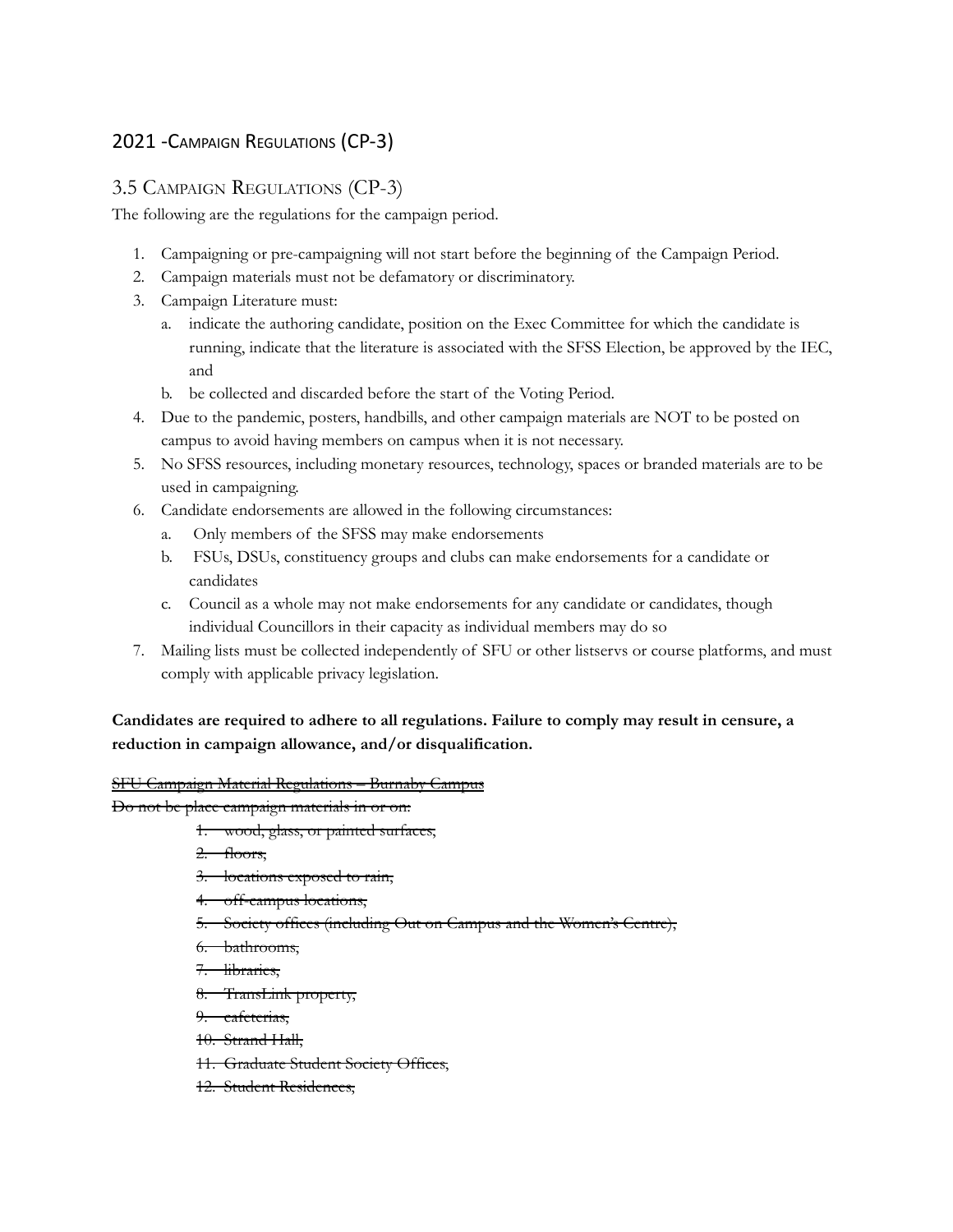13. International Student Lounge, or

14. private business.

Surrey and Vancouver Campus – SFSS and SFU Campaign Literature Regulations

- Surrey: Campaign literature may only be posted on the designated wire boards. The Surrey [Campus](mailto:msc.surrey@sfss.ca) [Coordinator](mailto:msc.surrey@sfss.ca) may be contacted for details.
- Vancouver: Campaign literature can only be posted on bulletin boards.

#### 3.6 SUBMITTING COMPLAINTS TO THE IEC

Where a candidate feels that an electoral regulation is not being followed, they are required to submit their complaint in writing to the IEC, using the JotForm titled "Electoral and Referendum Complaints Form" provided on the Society [website.](http://sfss.ca/elections-and-referenda/forms-and-documents/) The IEC will determine on the basis of the information submitted whether or not to act on the complaint in a manner consistent with the elections policies, specifically CP-3.

#### 3.7 SUBMITTING MATERIALS

Campaign materials, including those used on social media or distributed via email or other electronic platform, must be submitted to [elections.chief@sfss.ca](mailto:elections@sfss.ca) for approval. Once approved, print campaign materials can be printed anywhere the candidate wishes. Itemized receipts MUST be obtained in order to be reimbursed for both digital and print materials.

In terms of social media, all social media accounts (Facebook, Instagram, Twitter, etc.) that will be used for campaigning will be monitored by the IEC. All campaigning rules apply to social media (e.g. no defamatory, discriminatory or attack ads allowed). All social media expenses must be reported to the IEC with itemized receipts in order to be reimbursed.

#### 2020 3.5 CAMPAIGN REGULATIONS (CP-3)

The following are the regulations for the campaign period.

1. Campaigning will not start before the beginning of the Campaign Period.

2. Campaign materials must not be defamatory or discriminatory.

3. Campaign Literature must be sent to the IEC for approval, indicate the authoring candidate, be

approved by the Independent Electoral Commission (IEC), and be collected and discarded

before the start of the Voting Period.

4. Campaign Literature must not be posted in Society offices. SFU regulations for posters must be respected.

5. Only Members may campaign on behalf of candidates or referendum questions.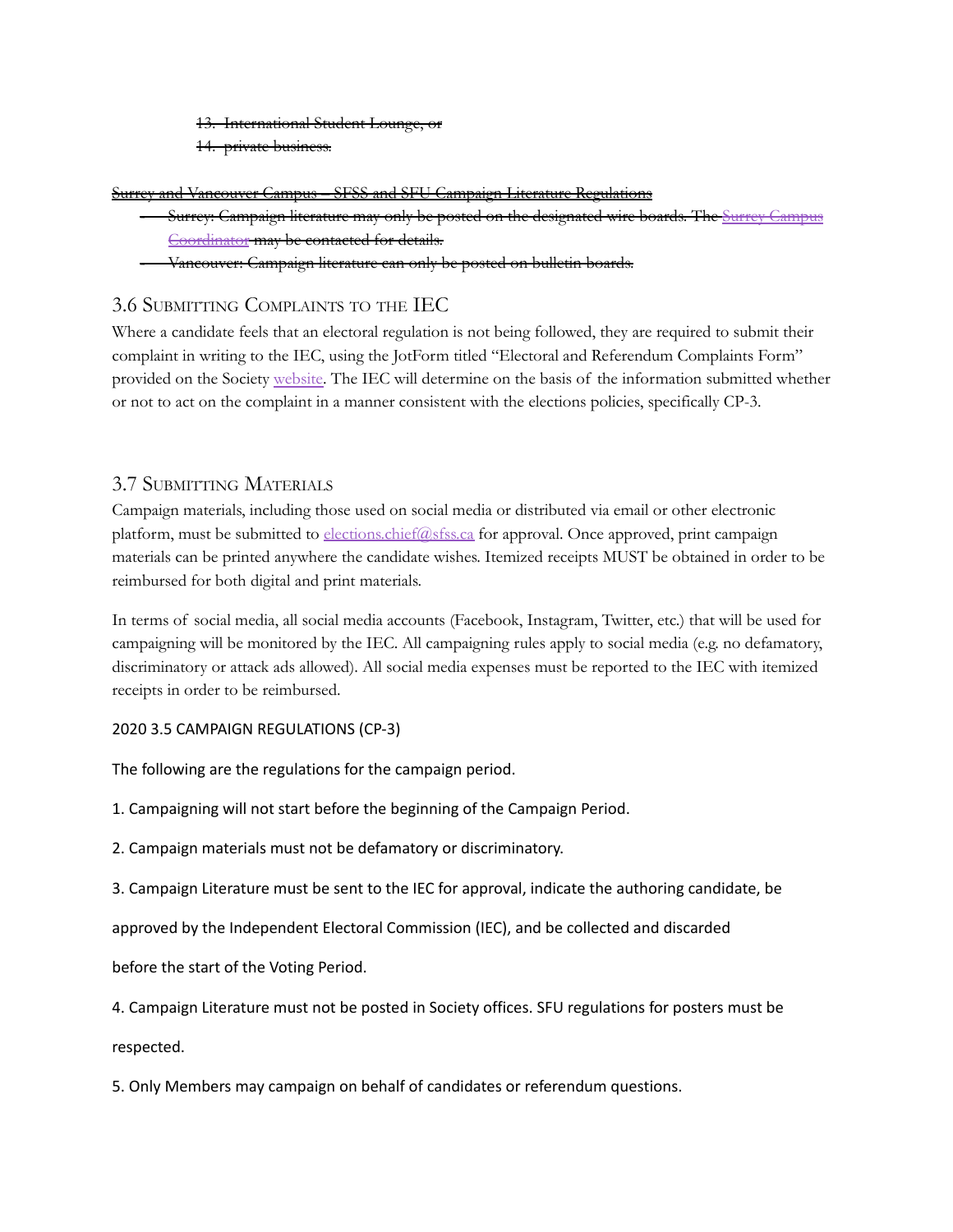The IEC, may, at any time, establish new regulations. Candidates are required to adhere to all regulations, including those communicated to the candidates by the IEC during the elections. Failure to comply may result in censure, a reduction in campaign allowance, and/or disqualification. Please see the Appendix for a complete list of IEC regulations. These regulations are subject to change, and the most up-to-date regulations may be found

#### SFU Campaign Material Regulations – Burnaby Campus

Do not be place campaign materials in or on:

- 1. wood, glass, or painted surfaces,
- 2. floors,
- 3. locations exposed to rain,
- 4. off-campus locations,
- 5. Society offices (including Out on Campus and the Women's Centre),
- 6. bathrooms,
- 7. libraries,
- 8. TransLink property,
- 9. cafeterias,
- 10. Strand Hall,
- 11. Graduate Student Society Offices,
- 12. Student Residences,
- 13. International Student Lounge, or
- 14. private business.

February 27, 2020 Board Candidate Orientation Manual 11

Surrey and Vancouver Campus – SFSS and SFU Campaign Literature Regulations

- Surrey: Campaign literature may only be posted on the designated wire boards. The Surrey Campus

Coordinator may be contacted for details.